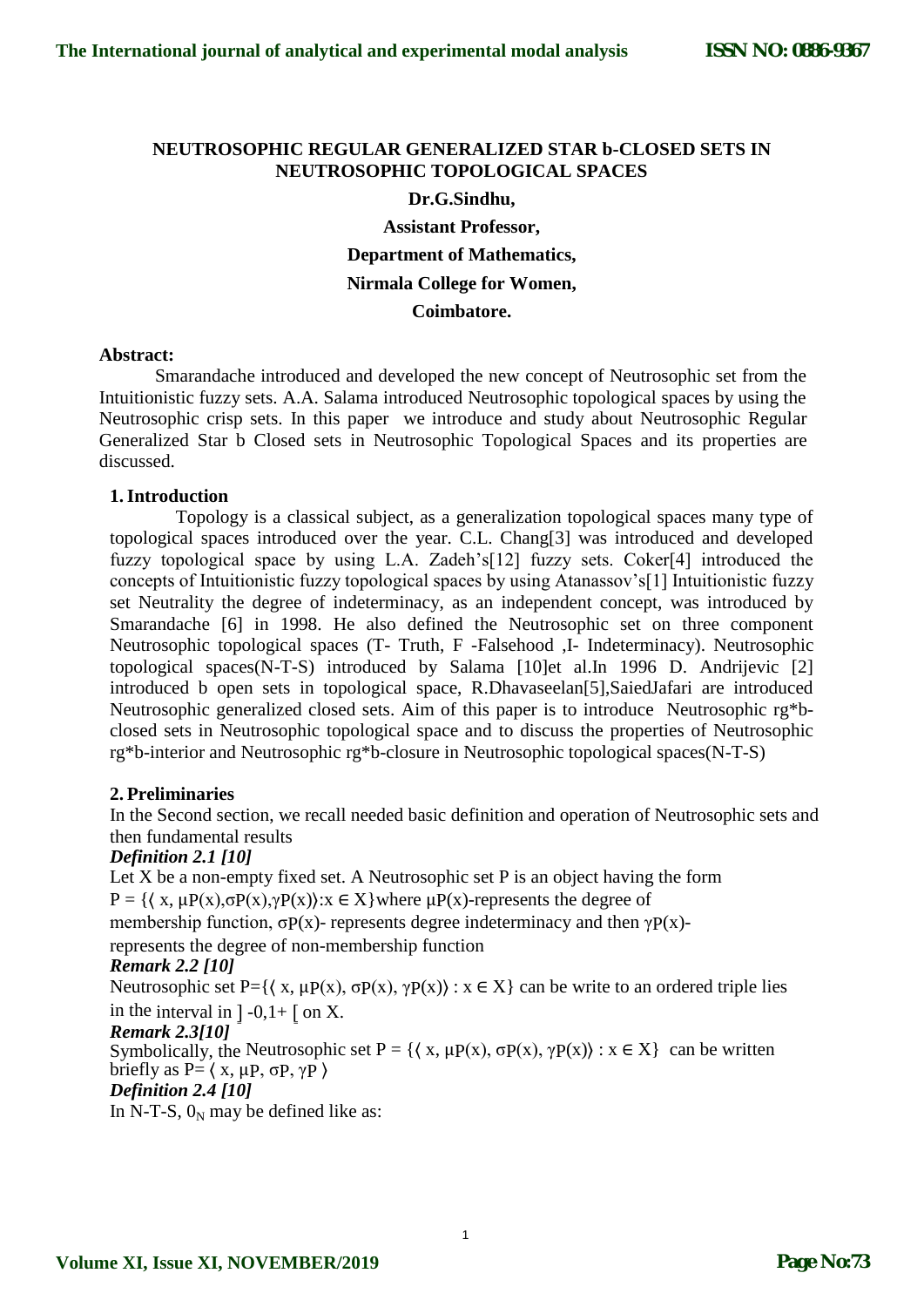x∈X  $0<sub>1</sub> = \langle x, 0, 0, 1 \rangle$  $0<sub>2</sub> = (x, 0, 1, 1)$  $0_3 = (x, 0, 1, 0)$  $0_4 = (x, 0, 0, 0)$ 1N may be defined like as: ∀x ∈X  $1_{1}$ =  $\langle x, 1, 0, 0 \rangle$  $1_{2} = \langle x, 1, 0, 1 \rangle$  $1_{3}=(x, 1, 1, 0)$  $1_4 = \langle x, 1, 1, 1 \rangle$ *Definition 2.5 [10]* Neutrosophic set P={ $\langle x, \mu P(x), \sigma P(x), \gamma P(x) \rangle$ } on X and ∀x∈X then complement of P is  $P^C = {\ (\ x, \gamma P(x), 1 - \sigma P(x), \mu P(x) )\}$ *Definition 2.6 [10]* Let P and Q are two Neutrosophic sets  $\forall x \in X \; P = \{ \langle x, \mu P(x), \sigma P(x), \gamma P(x) \rangle \}$  and  $Q = \{ \langle x, \mu Q(x), \sigma Q(x), \rangle \}$  $\gamma$ Q(x)) }. Then  $P \subseteq Q \Leftrightarrow \mu P(x) \leq \mu Q(x), \sigma P(x) \leq \sigma Q(x)$  and  $\gamma P(x) \geq \gamma Q(x)$ *Proposition 2.6 [10]* The following results are true for any Neutrosophic set P (i)  $0N \subseteq P$ ,  $0N \subseteq 0N$ (ii) P⊆1N, 1N⊆1N *Definition 2.7 [10]* Let X be a non-empty set, and Let P and Q be two Neutrosophic sets are P= $\langle x, \mu P(x), \sigma P(x), \gamma P(x) \rangle$ , Q = $\langle x, \mu Q(x), \sigma Q(x), \gamma Q(x) \rangle$  Then (i) P∩Q= $\langle x, \mu P(x) \land \mu Q(x), \sigma P(x) \land \sigma Q(x) \& \gamma P(x) \lor \gamma Q(x) \rangle$ (ii) P∪Q= $\langle x, \mu P(x)\nabla \mu Q(x), \sigma P(x)\nabla \sigma Q(x) \& \gamma P(x) \wedge \gamma Q(x)\rangle$ *Proposition 2.8 [10]* The following conditions are true for all two Neutrosophic sets P and Q are  $(i)$  (P $\cap$ Q)<sup>C</sup> =P<sup>C</sup>UQ<sup>C</sup> (ii)  $(PUO)^C = P^C \cap O^C$ . *Definition 2.9 [10]* Let X be non-empty set and  $\tau$ N be the collection of Neutrosophic subsets of X satisfying the following properties : (i) 0N,  $1N \in \tau N$ , (ii)  $T1 \cap T2 \in \tau N$  for any  $T1$ ,  $T2 \in \tau N$ , (iii)  $\cup$ Ti $\in$ τN for every  $\{T_i : i \in J\} \subseteq \infty$ Then the space  $(X, \tau_N)$  is called a Neutrosophic topological space(N-T-S). The element of τN are called Neu-OS (Neutrosophic open set) and its complement is Neu-CS(Neutrosophic closed set) *Example 2.10 [10]* Let  $X=\{x\}$  and  $\forall x \in X$  $A_1 = \langle x, 0.6, 0.6, 0.5 \rangle$  $A_2 = \langle x, 0.5, 0.7, 0.9 \rangle$  $A_3 = (x, 0.6, 0.7, 0.5)$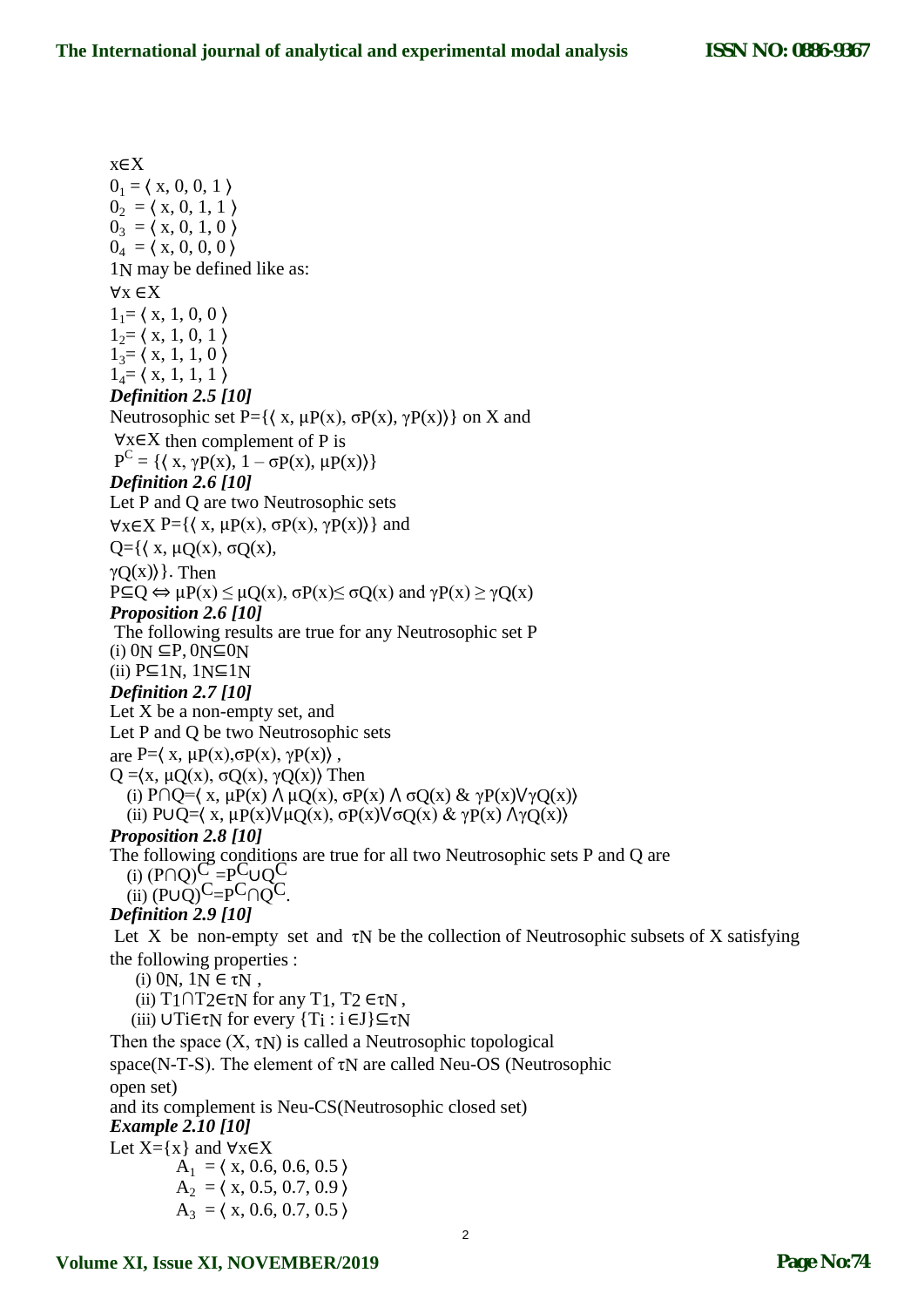$A_4 = \langle x, 0.5, 0.6, 0.9 \rangle$ Then the collection  $\tau N = \{0_N, A_1, A_2, A_3, A_4, 1_N\}$  is called a N-T-S on X. *Definition 2.11 [10]*  $(X, \tau_N)$  be N-T-S and  $\forall x \in X$ P ={ $(x, μP(x), σP(x), γP(x))$ }be a Neutrosophic set in X. Then the Neutrosophic closure and Then the Neutrosophic closure of P is Neu-Cl(P)=∩{ H:H is a Neutrosophic closed set in X and P⊆H} Neutrosophic interior of P is Neu-Int(P)=∪{M:M is a Neutrosophic open set in X and M⊆P}. Then (i) P is Neutrosophic open set iff  $P=Neu-Int(P)$ . (ii) P is Neutrosophic closed set iff  $P=Neu-Cl(P)$ . *Proposition 2.12 [10]* Let( $X$ ,  $\tau_N$ ) be a Neutrosophic topological spaces ,Then for any Neutrosophic set P (i) Neu-Cl((P)C)= (Neu-Int(P))C (ii) Neu-Int(( $P^C$ ))= (Neu-Cl(P))<sup>C</sup>. *Proposition 2.13 [10]* Let P, Q be two Neutrosophic sets in N-T-S  $(X, \tau_N)$ . Then the following results are true: (i) Neu-Int(P)⊆P, (ii)  $P\subseteq$ Neu-Cl(P), (iii) P⊆Q⇒Neu-Int(P)⊆Neu-Int(Q), (iv) P⊆Q⇒Neu-Cl(P)⊆Neu-Cl(Q), (v) Neu-Int(Neu-Int(P))=Neu-Int(P), (vi) Neu-Cl(Neu-Cl(P))=Neu-Cl(P), (vii) Neu-Int(P∩Q))=Neu-Int(P)∩Neu-Int(Q), (viii) Neu-Cl(P∪Q)=Neu-Cl(P)∪Neu-Cl(Q),  $(ix)$  Neu-Int $(0N)=0N$ ,  $(x)$  Neu-Int $(1N)=1N$ ,  $(x_i)$  Neu-Cl(0<sub>N</sub>)=0<sub>N</sub>, (xii) Neu-Cl $(1<sub>N</sub>)=1<sub>N</sub>$ ,  $(xiii)$  P⊆Q⇒Q<sup>C</sup>⊆P<sup>C</sup>, (xiv) Neu-Cl(P∩Q)⊆Neu-Cl(P)∩Neu-Cl(Q), (xv) Neu-Int(P∪Q)⊇Neu-Int(P)∪Neu-Int(Q).

# *Definition:2.14[5]*

Neutrosophic generalized closed set (Neu-g closed) if Neutrosophic- cl(P)⊆G whenever  $P \subseteq G$  and G is Neutrosophic open set in  $(X, \tau_N)$ .

# **3. Neutrosophic Regular Generalized Star b - Closed Sets**

In this section, we introduce and study the new concept of Neutrosophic regular generalized star b-closed sets in N-T-S

**Definition 3.1:** A subset A of a Neutrosophic topological space  $(X,\tau_N)$  is called Neutrosophic

Regular generalized star b-closed set (briefly Neu-rg\*b-closed) if Neu-bcl(A)  $\subseteq U$  whenever A

 $\subseteq$  U and U is Neu-rg-open in X.

The family of all Neu-rg\*b-closed subsets of X is denoted by Neu-RG\*BC( $X, \tau_N$ ).

**Theorem 3.2:** Every Neu-closed set is Neu-rg\*b-closed.

**Proof:** Let A be any Neu-closed set in X and  $A \subseteq U$ , where U is Neu-rg-open. Since A is Neu-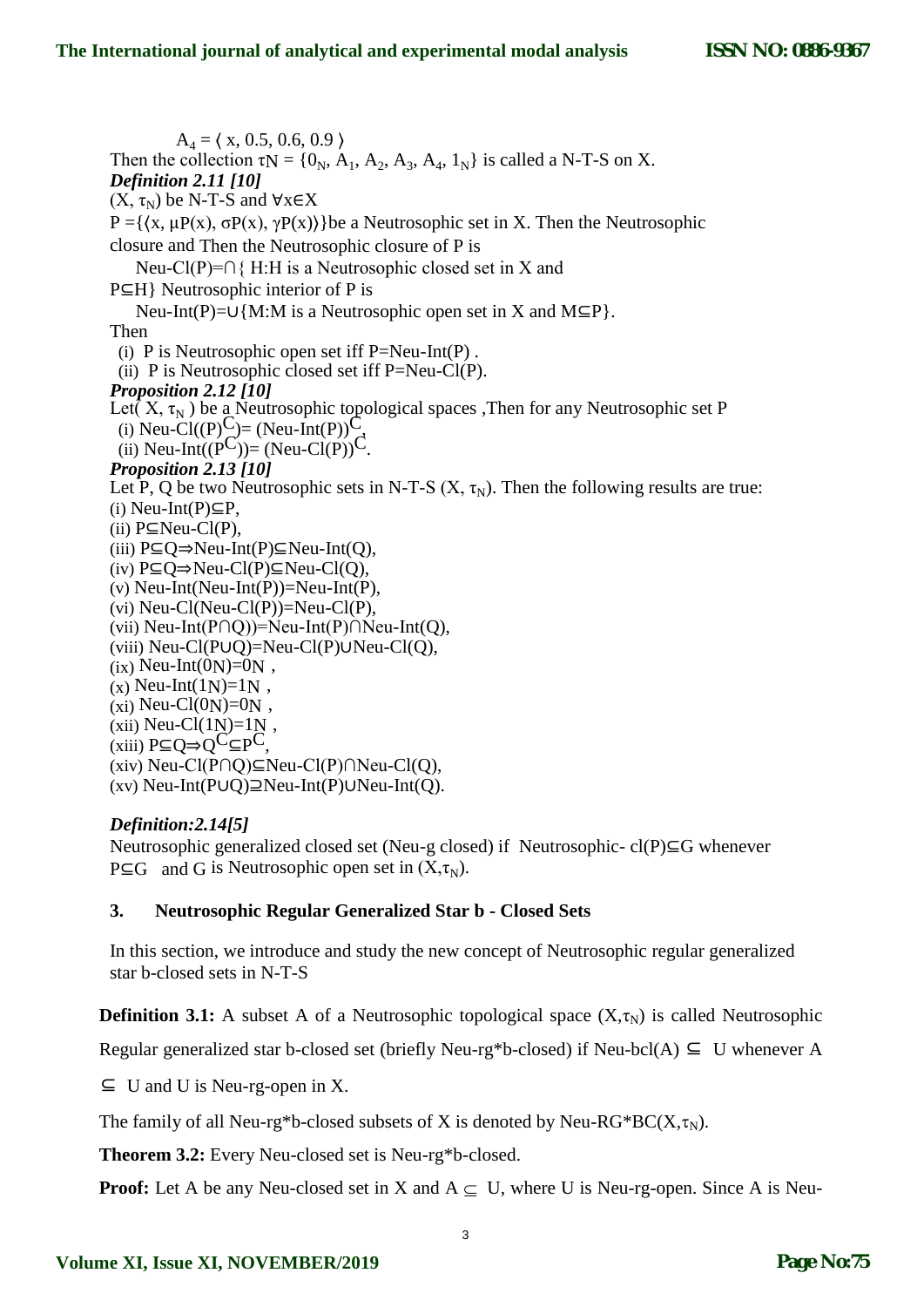closed, Neu-bcl(A)  $\subseteq$  Neu-cl(A) = A. Therefore Neu-bcl(A)  $\subseteq$  A  $\subseteq$  U. Hence A is Neu-

rg\*b-closed set in X.

The converse is not true as seen in the following Example.

#### **Example 3.3:**

Let  $X = \{a, b, c\}$  with  $\tau_N = \{0_N, A_1, A_2, 1_N\}$  and  $(\tau_N)^C = \{1_N, A_3, A_4, 0_N\}$ where  $A_1 = \{(0.6, 0.6, 0.4), (0.2, 0.7, 1), (1, 0.6, 0.5)\}\$  $A_2 = \langle (0.1, 0.4, 0.8), (0.2, 0.6, 1), (0.6, 0.5, 0.9) \rangle$  $A_3 = \langle (0.4, 0.4, 0.6), (1, 0.3, 0.2), (0.5, 0.4, 1) \rangle$  $A_4 = \langle (0.8, 0.6, 0.1), (1, 0.4, 0.2), (0.9, 0.5, 0.6) \rangle.$  $A_5 = \langle (0.3, 0.4, 1), (0.1, 0.2, 1), (0.4, 0.2, 1) \rangle$ . Here the  $A_5$  is Neu-rg\*b closed set but not Neu- closed set.

**Remark 3.4:** Finite intersection of Neu-rg\*b-closed sets need not be Neu-rg\*b-closed.

**Remark 3.5:** Finite union of Neu-rg\*b-closed sets need not be Neu-rg\*b-closed.

**Definition 3.6:** For a subset A of  $(X,\tau_N)$ , the intersection of all Neu-rg\*b-closed sets containing

A is called the Neu-rg\*b-closure of A and is denoted by Neu-rg\*b-cl(A).

That is, Neu-rg\*b-cl(A) =  $\cap$  {F : A  $\subset$  F, F is Neu-rg\*b-closed in X}.

**Remark 3.7:** If A and B are subsets of  $(X, \tau_N)$ , then

- (a) Neu-rg\*b-cl( $\phi$ ) =  $\phi$  and Neu-rg\*b-cl(X) = X.
- (b)  $A \subseteq B \Rightarrow$  Neu-rg\*b-cl(A)  $\subseteq$  Neu-rg\*b-cl(B). Neu-rg\*b-cl(Neu-rg\*b-cl(A)) = Neu-rg\*b $cl(A).$
- (c) Neu-rg\*b-cl( $A \cup B$ )  $\supseteq$  Neu-rg\*b-cl(A)  $\cup$  Neu-rg\*b-cl(B).
- (d) Neu-rg\*b-cl( $A \cap B$ )  $\subseteq$  Neu-rg\*b-cl( $A$ )  $\cap$  Neu-rg\*b-cl( $B$ ).

# **4. Neutrosophic Regular generalized star b-open sets and Neutrosophic rg\*b-Neighbourhoods**

In this section the notion of Neu-rg\*b-open sets are introduced and using them the characterizations of Neu-rg\*b-neighbourhoods are obtained.

**Definition 4.1:** A subset A of a topological space  $(X,\tau_N)$  is called Neutrosophic Regular generalized star b- open set (briefly Neu-rg\*b-open) if  $A<sup>c</sup>$  is Neu-rg\*b-closed in X. The family of all Neu-rg\*b-open sets in X is denoted by Neu-RG\*BO( $X, \tau_N$ ).

# **Remark 4.2:**

(i) Finite intersection of Neu-rg\*b-open sets need not be Neu-rg\*b-open.

(ii) Finite union of Neu-rg\*b-open sets need not be Neu-rg\*b-open.

**Definition 4.3:** Let x be a point in a N-T-S, X. A subset N of X is said to be an Neu-rg\*bneighbourhood of x if and only if there exists an Neu-rg\*b-open set G such that  $x \in G \subset N$ .

**Definition 4.4**: A subset N of a space X is called an Neu-rg\*b-neighbourhood of  $A ⊂ X$  iff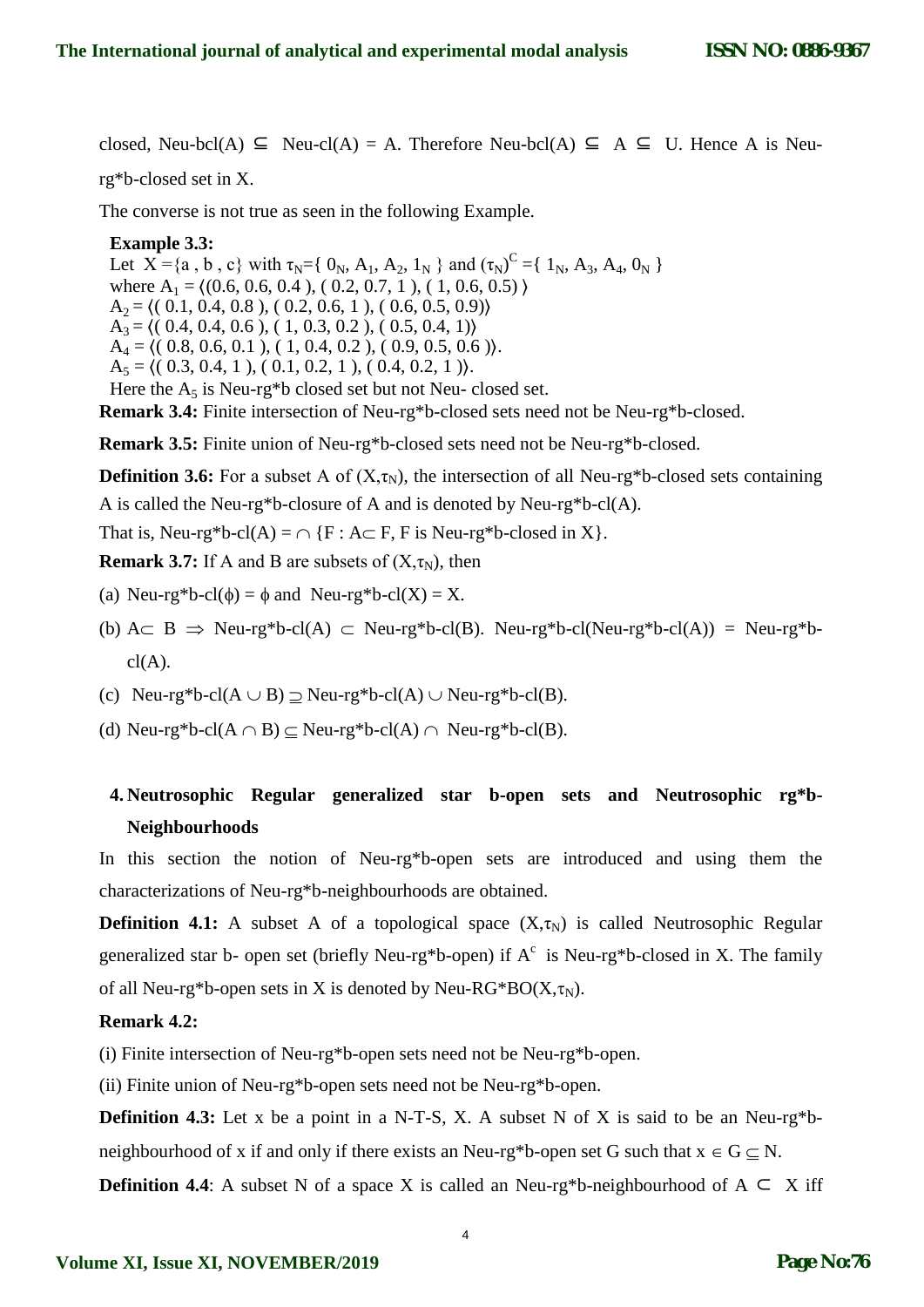there exists an Neu-rg\*b-open set G such that  $A \subseteq G \subseteq N$ .

**Theorem 4.5**: Every neighbourhood N of  $x \in X$  is an Neu-rg\*b-neighbourhood of x.

**Definition 4.6:** Let x be a point in a Neutrosophic topological space X. The set of all Neu-rg\*bneighbourhood of x is called the Neu-rg\*b-neighbourhood system at x and is denoted by Neu $rg*b-N(x)$ .

**Theorem 4.7:** Let X be a Neutrosophic topological space and for each  $x \in X$ , let Neu-rg\*b- $N(X)$  be the collection of all Neu-rg\*b-neighbourhoods of x. Then,

(i) for all  $x \in X$ , Neu-rg\*b-N(x)  $\neq \phi$ .

(ii)  $N \in \text{Neu-rg*}b-N(x)$  implies  $x \in N$ .

(iii)N  $\in$  Neu-rg\*b-N(x), M  $\supset$  N implies M  $\in$  Neu-rg\*b-N(x).

 $(iv)N \in Neu-rg*b-N(x)$  implies there exists  $M \in Neu-rg*b-N(x)$  such that  $M \subseteq N$  and

 $M \in \text{Neu-rg*}b-N(y)$  for every  $y \in M$ .

**Definition 4.8**: Let A be a subset of a Neutrosophic topological space X. A point  $x \in X$  is called an Neu-rg\*b-interior point of A if there exists an Neu-rg\*b-open set G such that  $x \in G \subseteq A$ . The set of all Neu-rg\*b-interior points of A is called the Neu-rg\*b-interior of A and is denoted by Neu-rg\*b-int $(A)$ .

**Theorem 4.9**: For subsets A and B of X, the following assertions are valid.

(1) Neu-rg\*b-int(A) is the union of all Neu-rg\*b-open subsets of A.

(2) If A is Neu-rg\*b-open, then  $A = Neu-rg*b-int(A)$ .

(3) Neu-rg\*b-int(Neu-rg\*b-int(A)) = Neu-rg\*b-int(A).

(4) Neu-rg\*b-int(A) = A \ Neu-D  $_{\text{rg}}$ \*b (X \ A).

(5)  $X \setminus \text{Neu-rg*b-int}(A) = \text{Neu-rg*b-cl}(X \setminus A)$ .

(6)  $X \setminus \text{Neu-rg*b-cl}(A) = \text{Neu-rg*b-int}(X \setminus A)$ .

(7) A  $\subseteq$ B implies Neu-rg\*b-int(A)  $\subseteq$ Neu-rg\*b-int(B).

(8) Neu-rg\*b-int(A) ∪Neu-rg\*b-int(B) ⊆Neu-rg\*b-int(A∪B).

(9) Neu-rg\*b-int( $A \cap B$ ) ⊆Neu-rg\*b-int( $A$ ) $\cap$  Neu-rg\*b-int( $B$ ).

**Definition 4.10**: For any subset A of X, the set Neu-b  $_{r,g*b}(A) = A \setminus Neu-rg*b-int(A)$  is called the Neu-rg\*b-border of A, and the set Neu-Fr  $_{rg*b}(A) =$  Neu-rg\*b-cl(A) \ Neu-rg\*b-int(A) is called the Neu-rg\*b-frontier of A.

**Remark 4.11:** If A is an Neu-rg\*b-closed subset of X, then Neu-b  $_{rg*b}(A) =$  Neu-Fr  $_{rg*b}(A)$ .

**Theorem 4.12**: For a subset A of X, the following statements hold:

(1) A = Neu-rg\*b-int(A)  $\cup$  Neu-b<sub>rg\*b</sub> (A).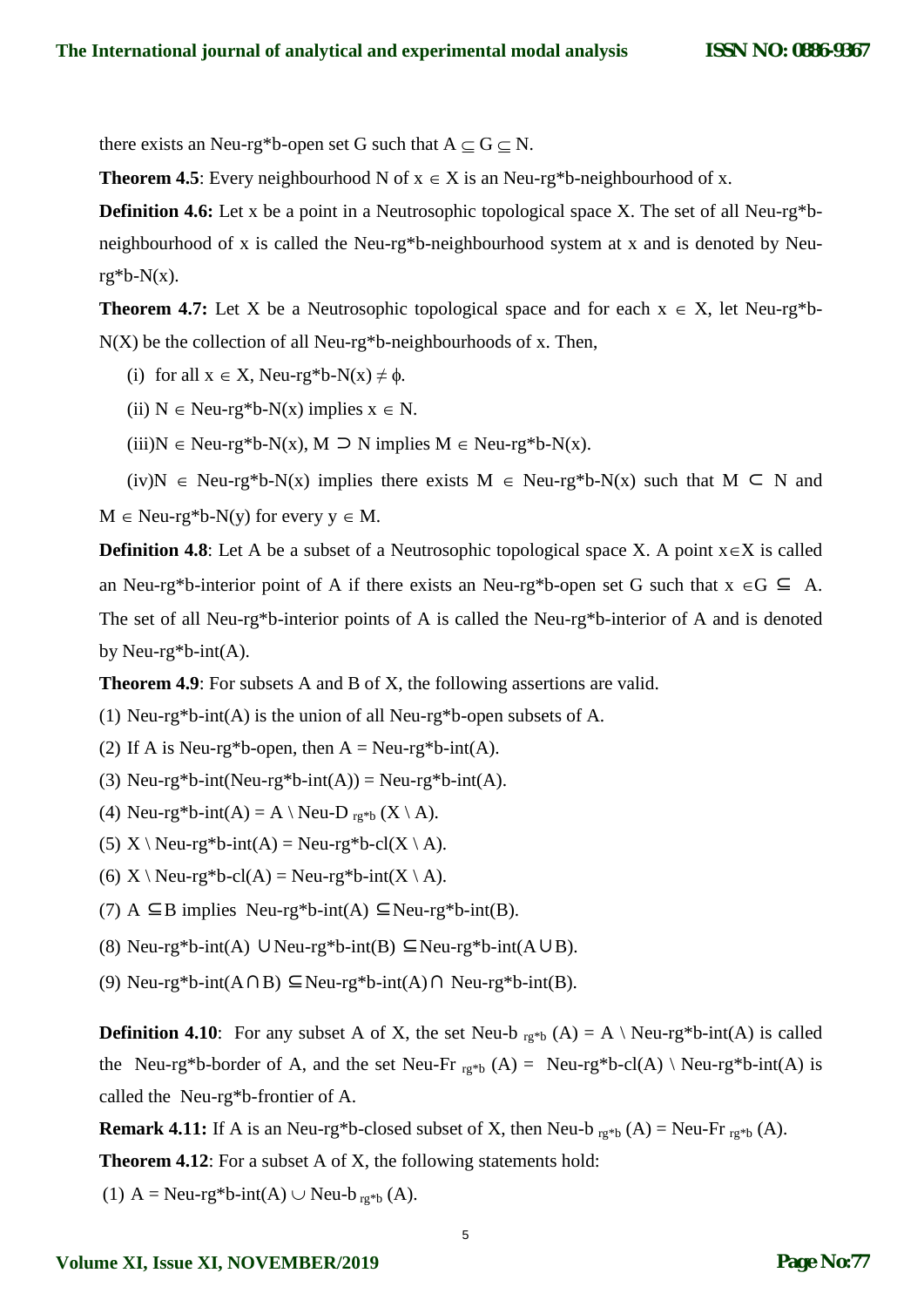- (2) Neu-rg\*b-int(A) ∩ Neu-b<sub>rg\*b</sub> (A) =  $\phi$ .
- (3) If A is an Neu-rg\*b-open set then Neu- $b_{rg*b}$  (A) =  $\phi$ .
- (4) Neu-b  $_{\text{rg}}*_{\text{b}}$  (Neu-rg\*b-int(A)) =  $\phi$ .
- (5) Neu-rg\*b-int(Neu-b  $_{\text{rg}}$ \*b (A)) =  $\phi$ .
- (6) Neu-b  $_{rg *b}$  (Neu-b  $_{rg *b}$  (A)) = Neu- b  $_{rg *b}$  (A).
- (7) Neu-b  $_{rg*b}(A) = A \cap Neu-rg*b-cl(X \setminus A)$ .
- (8) Neu-b  $_{rg *b}(A) = A \cap$  Neu-D  $_{rg *b}(X \setminus A)$ .

**Theorem 4.13**: For a subset A of X, the following assertions are valid:

- 1) Neu-rg\*b-cl(A) = rg\*b-int(A)  $\cup$  Neu-Fr<sub>rg\*b</sub> (A).
- 2) Neu-rg\*b-int(A) ∩ Neu-Fr<sub>rg\*b</sub> (A) =  $\phi$ .
- 3) Neu-b  $_{\text{rg}}$ \*b  $(A) \subseteq$  Neu-Fr  $_{\text{rg}}$ \*b  $(A)$ .
- 4) Neu-Fr  $_{\text{rg}}$ \*b (A) = Neu-b  $_{\text{rg}}$ \*b (A)  $\cup$  (Neu-D  $_{\text{rg}}$ \*b (A)  $\setminus$  Neu-rg\*b-int(A)).
- 5) If A is an Neu-rg\*b-open set then Neu-Fr  $r_{\text{g}}*_{\text{b}}(A) =$  Neu-b $r_{\text{g}}*_{\text{b}}(X \setminus A)$ .
- 6) Neu-Fr  $_{\rm rg*b}(A)$  = Neu-rg\*b-cl(A)  $\cap$  Neu-rg\*b-cl(X \ A).
- 7) Neu-Fr  $_{\text{rg}}$ \*b (A) = Neu-Fr  $_{\text{rg}}$ \*b (X \ A).
- 8) Neu-Fr $_{\text{rg}}$ <sup>\*</sup>b (A) is Neu-rg<sup>\*</sup>b-closed.
- 9) Neu-Fr  $_{\text{rg}}*_{\text{b}}$  (Neu-Fr  $_{\text{rg}}*_{\text{b}}$  (A))  $\subseteq$  Neu-Fr  $_{\text{rg}}*_{\text{b}}$  (A).
- 10) Neu-Fr  $_{\text{rg}}*_{\text{b}}$  (Neu-rg\*b-int(A))  $\subseteq$  Neu-Fr  $_{\text{rg}}*_{\text{b}}$  (A).
- 11) Neu-Fr  $_{\rm rg*b}$  (Neu-rg\*b-cl(A))  $\subseteq$  Neu-Fr  $_{\rm rg*b}$  (A).
- 12) Neu-rg\*b-int(A) = A \ Neu-Fr<sub>rg\*b</sub> (A).

**Definition 4.14**: For a subset A of X, the Neu-rg\*b-interior of  $X \setminus A$  is called the Neu-rg\*bexterior of A, and is denoted by Neu-Ext  $_{rg*b}$  (A). That is, Neu-Ext  $_{rg*b}$  (A) = Neu-rg\*b-int(X \ A).

**Theorem 4.15**: For subsets A and B of X, the following assertions are valid.

- (1) Neu-Ext  $_{\text{rg}}$ \*b (A) is Neu-rg\*b-open.
- (2) Neu-Ext  $_{\text{rg}}$ <sup>\*</sup>b (A) = X \ Neu-rg<sup>\*</sup>b-cl(A).
- (3) Neu-Ext  $_{rg*b}$  (Neu-Ext  $_{rg*b}$  (A)) = Neu-rg\*b-int (Neu-rg\*b-cl(A))  $\supseteq$  Neu-rg\*b-int (A).
- (4) If  $A \subseteq B$  then Neu-Ext  $_{rg*b}$  (B)  $\subseteq$  Neu-Ext  $_{rg*b}$  (A).
- (5) Neu-Ext  $_{\text{rg}}*_{\text{b}}$  (A  $\cup$  B)  $\subseteq$  Neu-Ext  $_{\text{rg}}*_{\text{b}}$  (A)  $\cap$  Neu-Ext  $_{\text{rg}}*_{\text{b}}$  (B).
- (6) Neu-Ext  $_{rg*b}$  (A  $\cap$  B)  $\supseteq$  Neu-Ext  $_{rg*b}$  (A)  $\cup$  Neu-Ext  $_{rg*b}$  (B).
- (7) Neu-Ext  $_{rg*b}$  (X) =  $\phi$ , Neu-Ext  $_{rg*b}$  ( $\phi$ ) = X.
- (8) Neu-Ext  $_{rg*b}$  (A) = Neu-Ext  $_{rg*b}$  (X \ Neu-Ext  $_{rg*b}$  (A)).

#### **Volume XI, Issue XI, NOVEMBER/2019**